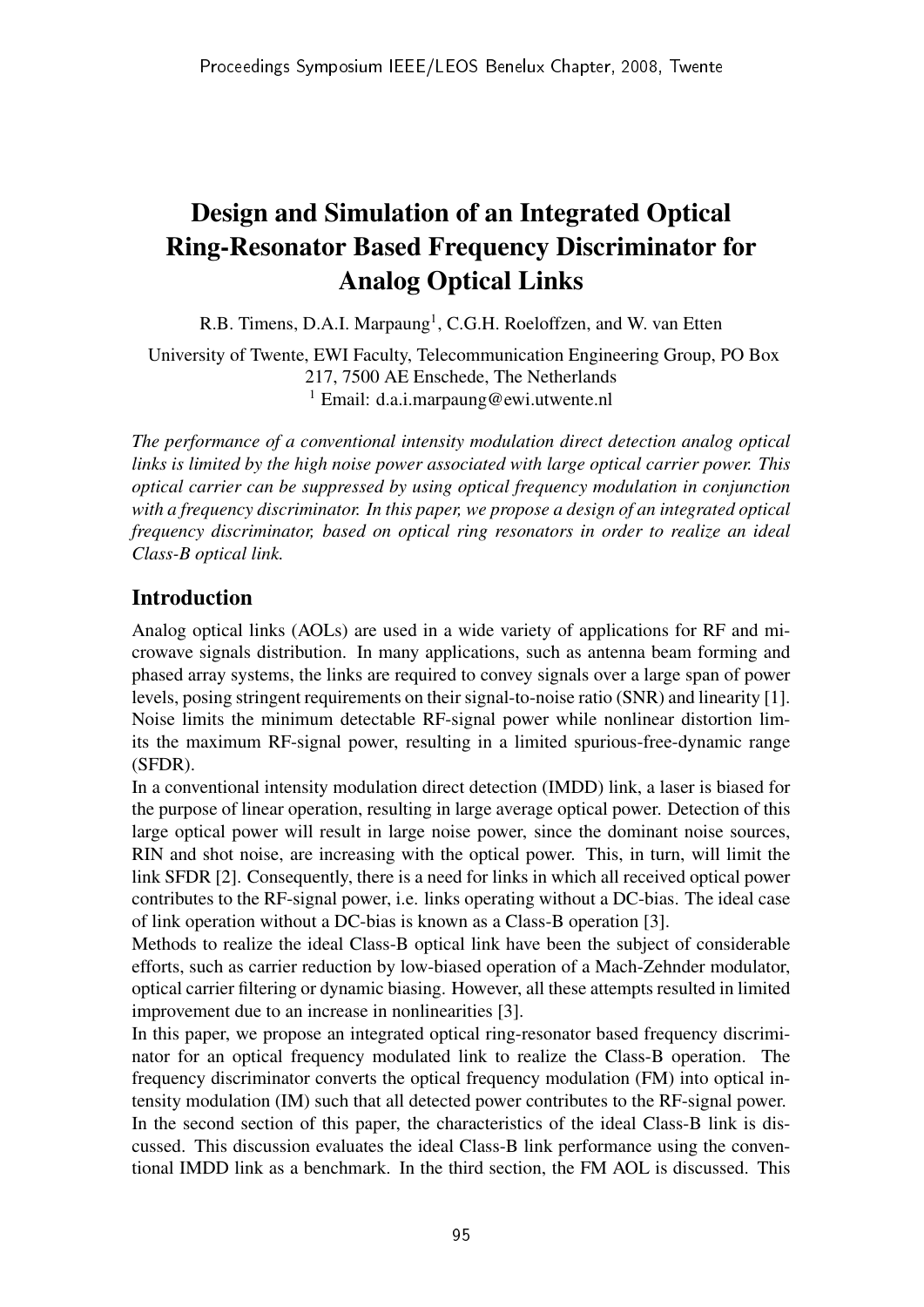section focuses on the requirements on the frequency discriminator to obtain the Class-B operation. The fourth section is devoted to the proposed frequency discriminator. The paper closes with the conclusion and future work.

#### Ideal Class-B Optical Link

In an ideal Class-B optical link, the modulating RF-signal is converted into a pair of complementary half-wave rectified optical signals. The RF-signal is then restored at the receiver by means of a differential detector scheme. Since the optical power is transmitted only in the presence of a RF-signal, this will results in a zero DC-bias link operation [3]. The main difference of a Class-B optical link and the conventional IMDD optical link is that in the former, the noise depends on the RF-signal power [2], [3]. The RIN and shot noise powers per unit bandwidth in the Class-B optical link can be written as:

$$
P_{\rm rin} = R I N_{\rm laser} \cdot I_{\rm p}^2 \cdot R_{\rm load} \tag{1}
$$

$$
P_{\text{shot}} = 2 \cdot q \cdot I_p \cdot R_{\text{load}} \tag{2}
$$

where  $q$  is the electron charge,  $RIN_{\text{laser}}$  is the laser RIN power spectral density and  $R_{\text{load}}$ is the load resistance. The term  $I_p$  is the peak detected photocurrent defined as:

$$
I_{\rm p} = R_{\rm pd} \cdot P_{\rm op} \tag{3}
$$

where  $R_{\text{pd}}$  is the photodiode responsivity and  $P_{\text{op}}$  is the peak value of the complementary half-wave rectified optical signals.

To illustrate the advantage offered by the Class-B optical link, the approach in [2] is followed in which this type of optical link is constructed using a pair of directly modulated lasers. We compared the link performance with a conventional IMDD link. The parameters used in our simulations are:  $R_{\text{pd}} = 0.8$  A/W,  $RIN_{\text{laser}} = -155$ dB/Hz,  $R_{load} = 50$  Ω and the laser slope efficiency,  $s_1$ , of 0.3 W/A. In the Class-B case, the lasers are biased at their threshold current of 15 mA, while in the IMDD case, the laser is biased at 75 mA, which is the most linear operating point.

We simulate the SNR (in 10 MHz effective noise bandwidth) of both links and the



**Figure 1:** Simulation results of an ideal Class-B and an IMDD optical link: SNR versus RF-input power.

results are shown in Figure 1. It is evident from this figure that the Class-B optical link gives a significant advantage over the conventional IMDD link in a wide range of RFinput power. Notably in the small signal region, where the SNR is premium, an impressive SNR improvement of 29 dB has been achieved. In the next section, we propose a link architecture for Class-B operation.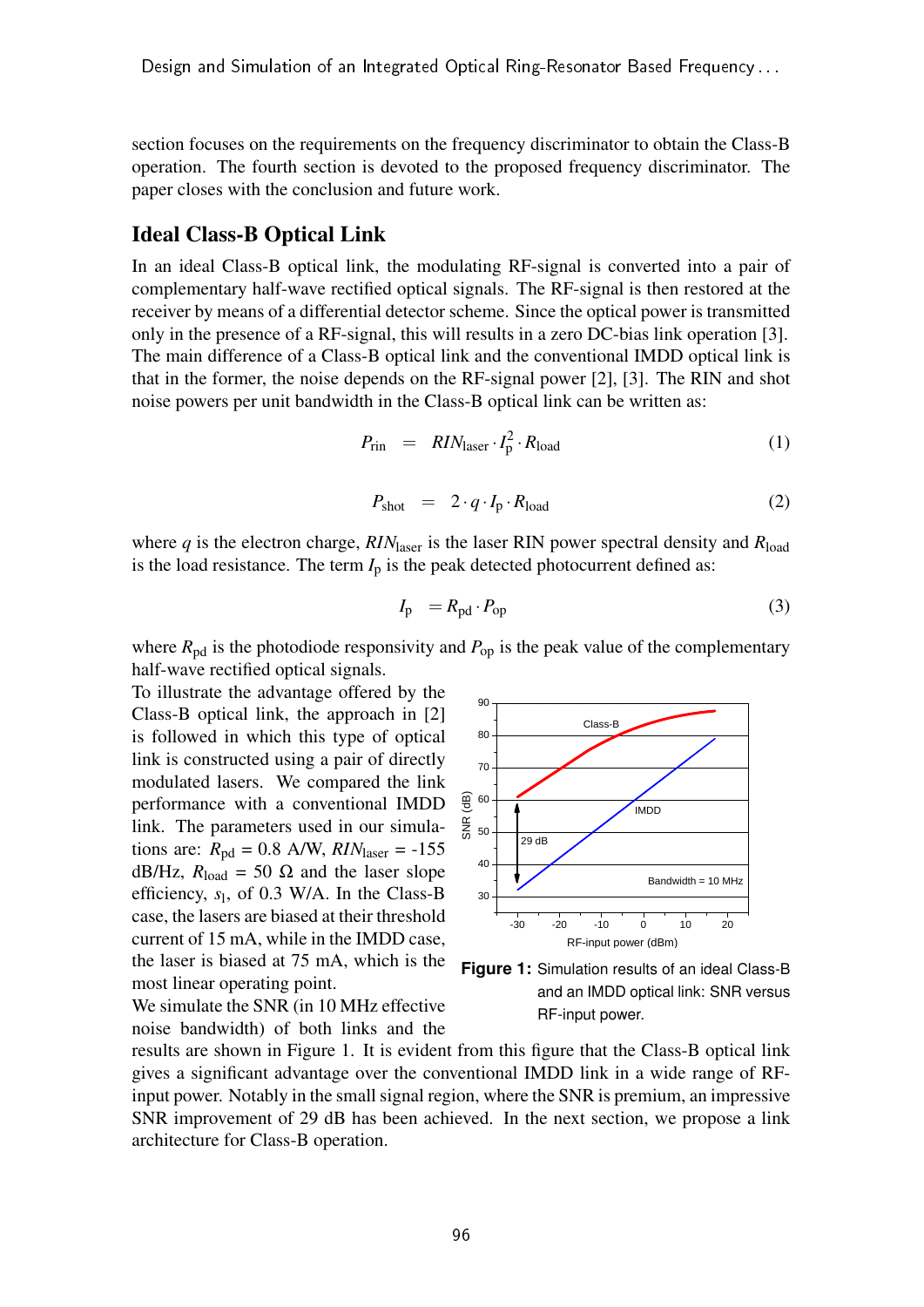### FM-Interferometric Detection AOL

To realize the Class-B optical link, an FM-Interferometric Detection AOL is constructed consisting of a directly modulated laser, an optical frequency discriminator and a balanced detector, as shown in Figure 2(a). In this scheme, the frequency chirping characteristic of a laser diode is exploited generating a frequency modulated optical carrier, where the instantaneous frequency deviation linearly corresponds to the instantaneous amplitude of the RF-signal. An optical filter is then used to transfer this frequency modulation back to intensity modulation. The ideal filter responses are shown Figure 2(b), where 'Branch 1' linearly converts the optical frequencies higher than *f<sup>c</sup>* into intensity and 'Branch 2' does the same for frequencies lower than *fc*. In this way, FM to IM conversion will yield to optical signals that comprise complementary half-wave rectified versions of the original modulating RF-signal. The balanced detector then detects the optical signals,



**Figure 2:** (a) The FM-interferometric detection AOL and (b) its ideal filter responses.

resulting in the total filter response of Figure 2(b). In the next section, we propose the filter design, based on an integrated optical chip. The advantage of using the optical chip is the potential of integrating the balanced detector and the filter in one small device.

## Optical Frequency Discriminator Chip Design

The optical chip is designed based on digital signal processing concepts as discussed in [4]. In our design, we have chosen optical ring-resonators as the building block. The design constraint is to approximate the ideal response in Figure 2(b) without having an extremely complicated structure.

It is possible to approximate each desired filter branch response of Figure 2(b) using two independent rings – one cross-connected and one bar-connected ring– in series. However, using a shared ring as a power divider, instead of a 3-dB coupler, will increase the maximum transfer. Therefore, each branch consist of three rings, resulting in the design of Figure 3(a). The upper branch consists of a cross-coupled shared ring, A, and two barcoupled unshared rings, B and C. The lower branch consists of a bar-coupled shared ring, A, a cross-coupled unshared ring, D, and a bar coupled unshared ring, E. By sharing ring A, dependencies between the filter branches are introduced for which is compensated for by the two bar-coupled unshared rings C and E. This will result in two complementary symmetric output responses as function of frequency as is shown in Figure 3(b).